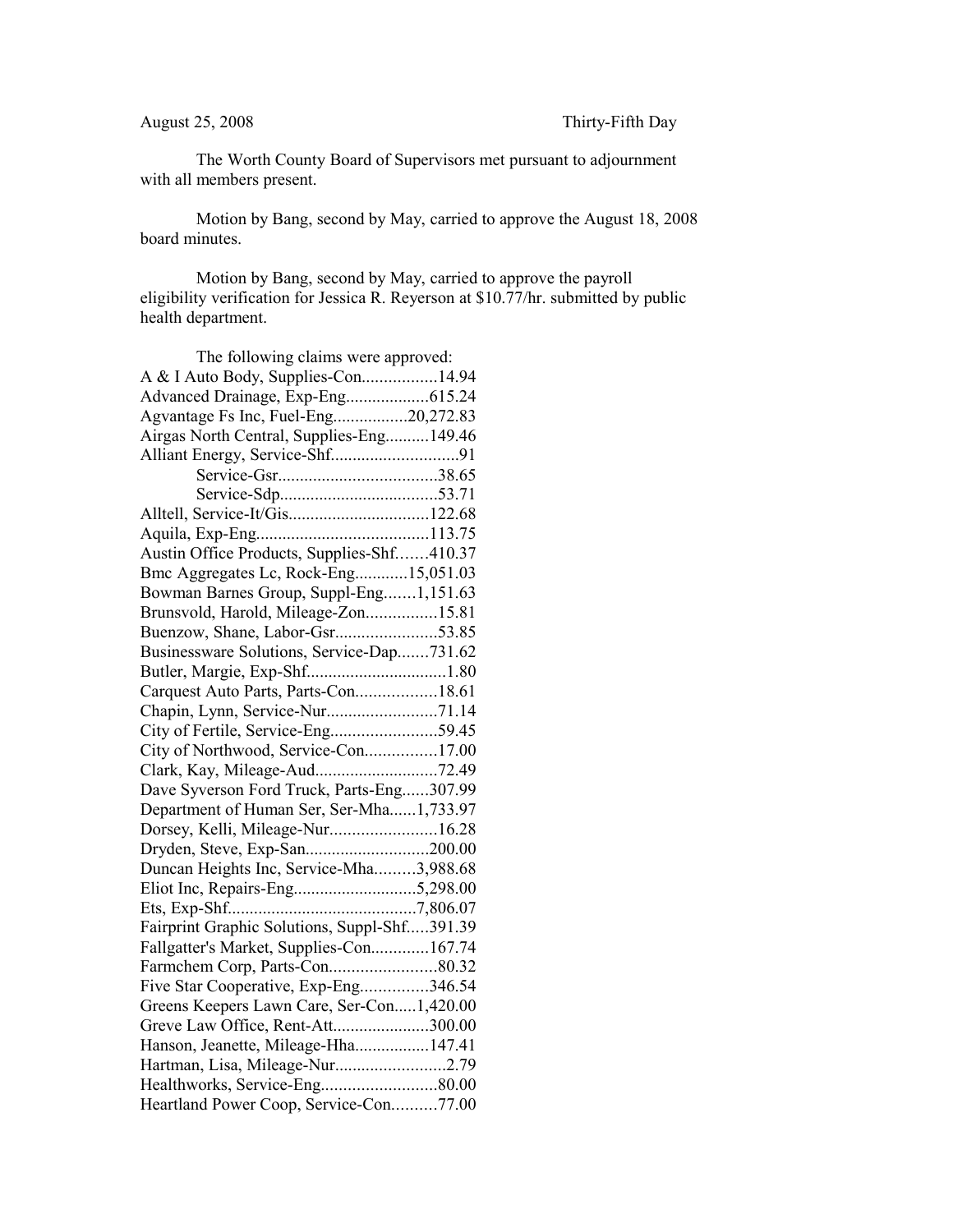| Hendrikson, Joy, Exp-Wec273.52              |  |
|---------------------------------------------|--|
| Hengesteg, Clair, Mileage-Zon10.36          |  |
| Hope Haven, Service-Mha1,612.00             |  |
| Huber Supply Co, Supplies-Eng115.24         |  |
| Hygienic Laboratory Acct, Service-Con11.00  |  |
| Iowa Dept of Trans, Supplies-Con178.06      |  |
| Iowa Division of Labor, Service-Gsr170.00   |  |
|                                             |  |
| J & J Machining Welding, Suppl-Eng150.00    |  |
|                                             |  |
|                                             |  |
| Johnson, Teresa, Mileage-Nur25.11           |  |
| Koenigs Const, Recycle Bldg-Cap38,850.00    |  |
| Laudner, David, Service-Mha150.00           |  |
| Lawson Products Inc, Parts-Con303.69        |  |
| Lawyer, Ted, Mileage-Zon17.44               |  |
| Lexis-Nexis, Service-Att121.00              |  |
| Low's Standard, Fuel-Asr46.99               |  |
|                                             |  |
| Lupkes, Jayne, Mileage-Zon13.08             |  |
| Manly Junction Signal, Exp-Nur43.00         |  |
|                                             |  |
| Marshall & Swift Inc, Service-Eng163.13     |  |
| Martin Marietta Aggreg, Rock-Eng28,595.49   |  |
|                                             |  |
| Mason City Business Syst, Exp-Nur98.24      |  |
|                                             |  |
| McKesson Medical Surg, Exp-Nur1,972.05      |  |
| Mental Health Center, Service-Mha3,993.52   |  |
| Merck & Co Inc, Supplies-Nur701.16          |  |
| Mercy Medical Center-Nor, Exp-Nur32.75      |  |
| Myli, Diane, Mileage-Nur11.44               |  |
| Next Generation Technolo, Serv-Mha727.11    |  |
|                                             |  |
| North Iowa Vocational, Service-Mha1,740.70  |  |
| Northland Custom Interiors, Suppl-Con190.46 |  |
| Northwood Ag Products, Suppl-Con4,769.23    |  |
| Northwood Anchor, Exp-Nur57.00              |  |
|                                             |  |
|                                             |  |
| Northwood Electric Inc, Service-Cap202.24   |  |
| Northwood Lumber Co, Supplies-Cap272.67     |  |
| Northwood Motor Co, Service-Shf762.04       |  |
| Northwood True Value, Supplies-Nur27.47     |  |
|                                             |  |
| Northwood Welding Inc, Supplies-Eng3.00     |  |
|                                             |  |
| Northwoods State Bank, Exp-Shf33.19         |  |
|                                             |  |
| Olsons Trading Post Inc, Exp-Shf74.00       |  |
| Otis Elevator Company, Service-Gsr307.68    |  |
|                                             |  |
|                                             |  |